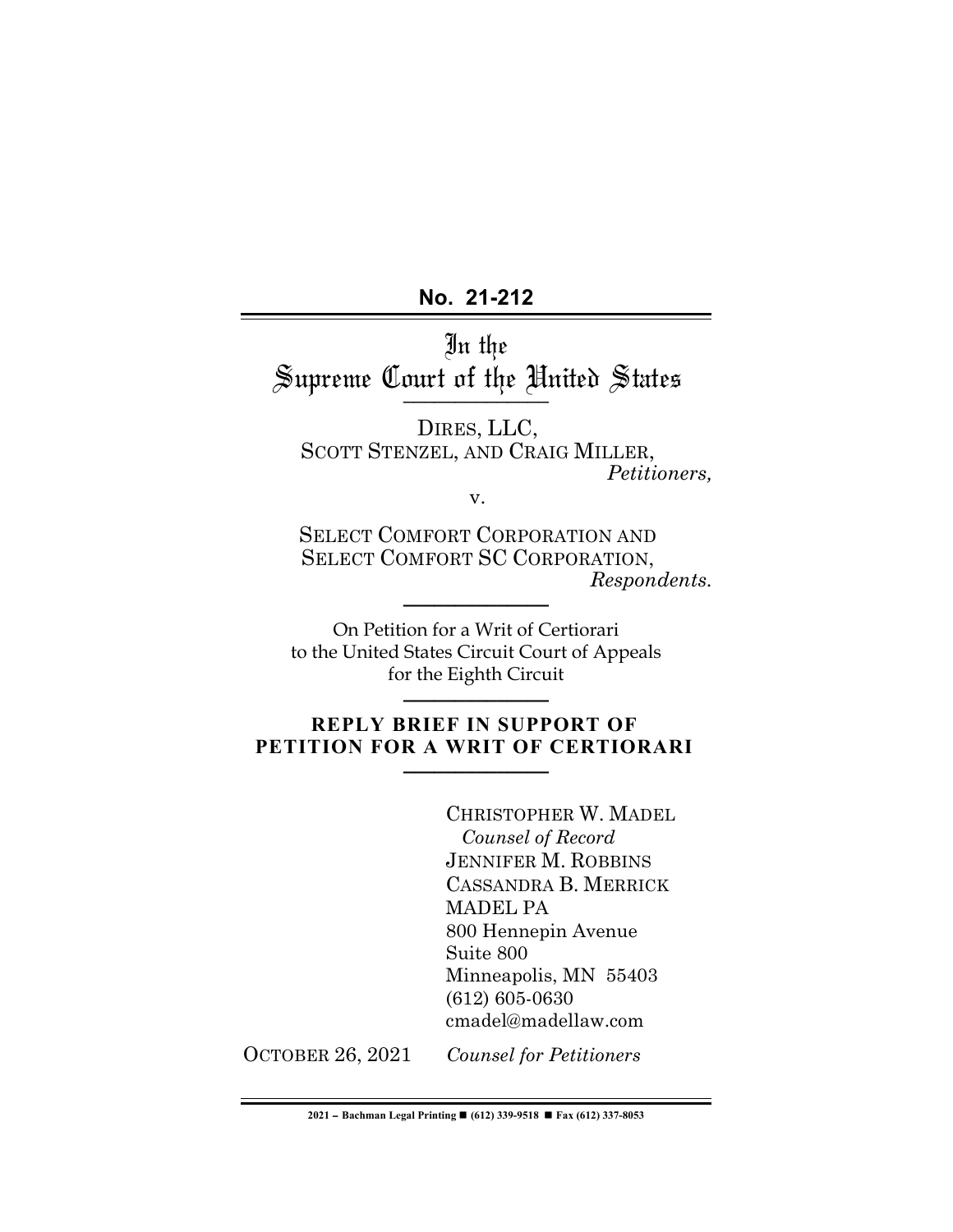# **TABLE OF CONTENTS**

| $\mathbf{I}$ . | The policy reasons for review are                                                      |  |
|----------------|----------------------------------------------------------------------------------------|--|
| II.            | The Eighth Circuit's decision contradicts<br>this Court's precedent requiring concrete |  |
| Ш.             | Select Comfort cannot evade the circuit                                                |  |
|                |                                                                                        |  |

i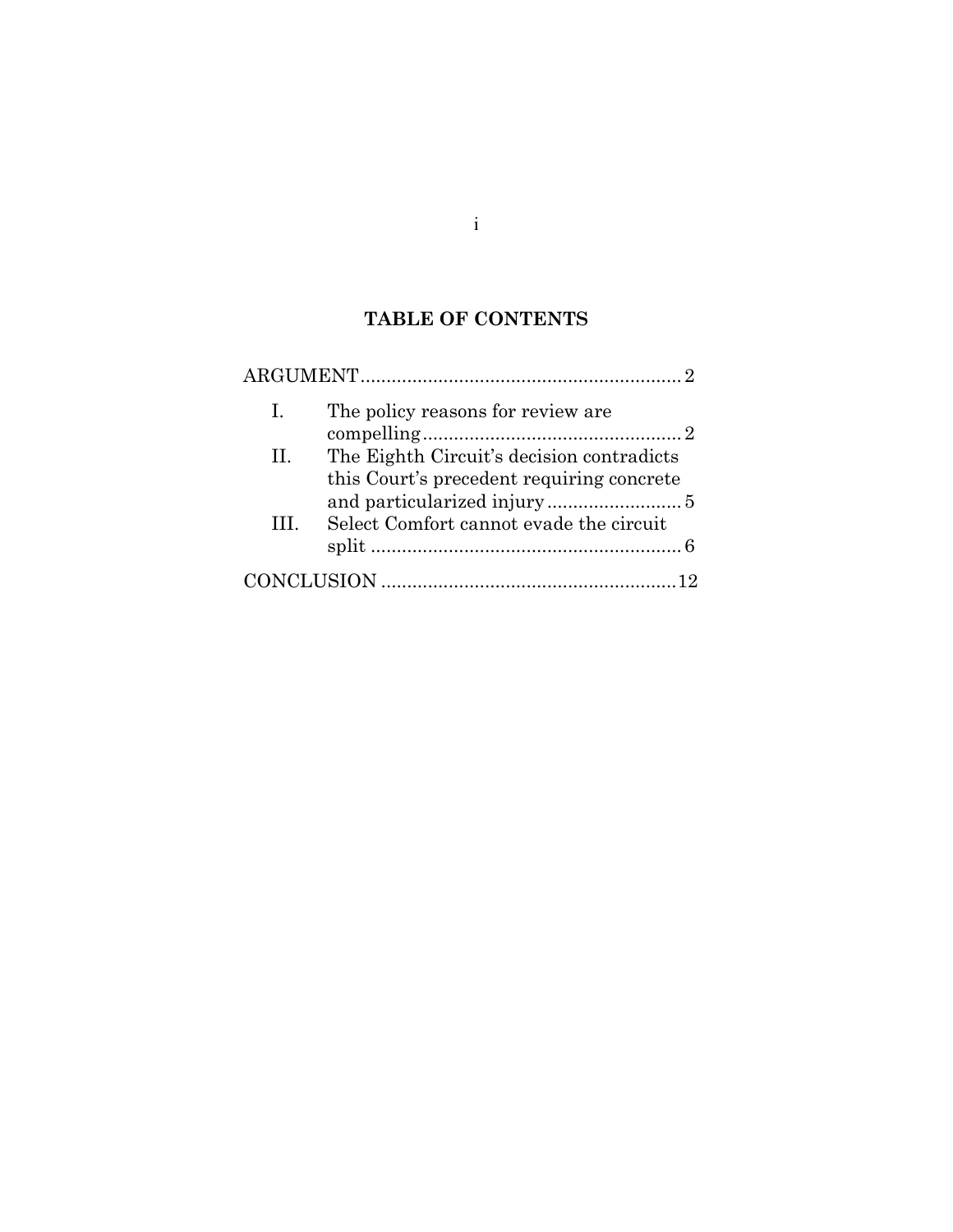# **TABLE OF AUTHORITIES**

# **CASES**

| A&H Sportswear, Inc. v. Victoria's Secret Stores, Inc. |
|--------------------------------------------------------|
|                                                        |
| Armstrong Cork Co. v. World Carpets, Inc.              |
|                                                        |
| Australian Gold, Inc. v. Hatfield                      |
|                                                        |
| Brookfield Commc'ns, Inc. v. W. Coast Ent. Corp.       |
| 174 F.3d 1036 (9th Cir. 1999) <i>Passim</i>            |
| Checkpoint Sys., Inc. v. Check Point Software          |
| Techs., Inc.                                           |
|                                                        |
| Ferrari S.P.A. v. Roberts                              |
|                                                        |
| Groeneveld Transp. Efficiency, Inc. v. Lubecore        |
| $Int'l$ , Inc.                                         |
|                                                        |
| Insty*Bit, Inc. v. Poly-Tech Indus., Inc.              |
|                                                        |
| Jim S. Adler, P.C. v. McNeil Consultants, L.L.C.       |
|                                                        |
| Lamparello v. Falwell                                  |
|                                                        |
| Lexmark Int'l, Inc. v. Static Control                  |
| Components, Inc.                                       |
|                                                        |
| Malletier v. Burlington Coat Factory                   |
| Warehouse Corp.                                        |
|                                                        |
| Marathon Mfg. Co. v. Enerlite Prods. Corp.             |
|                                                        |
| Network Automation, Inc. v. Advanced Sys.              |
| Concepts, Inc.                                         |
|                                                        |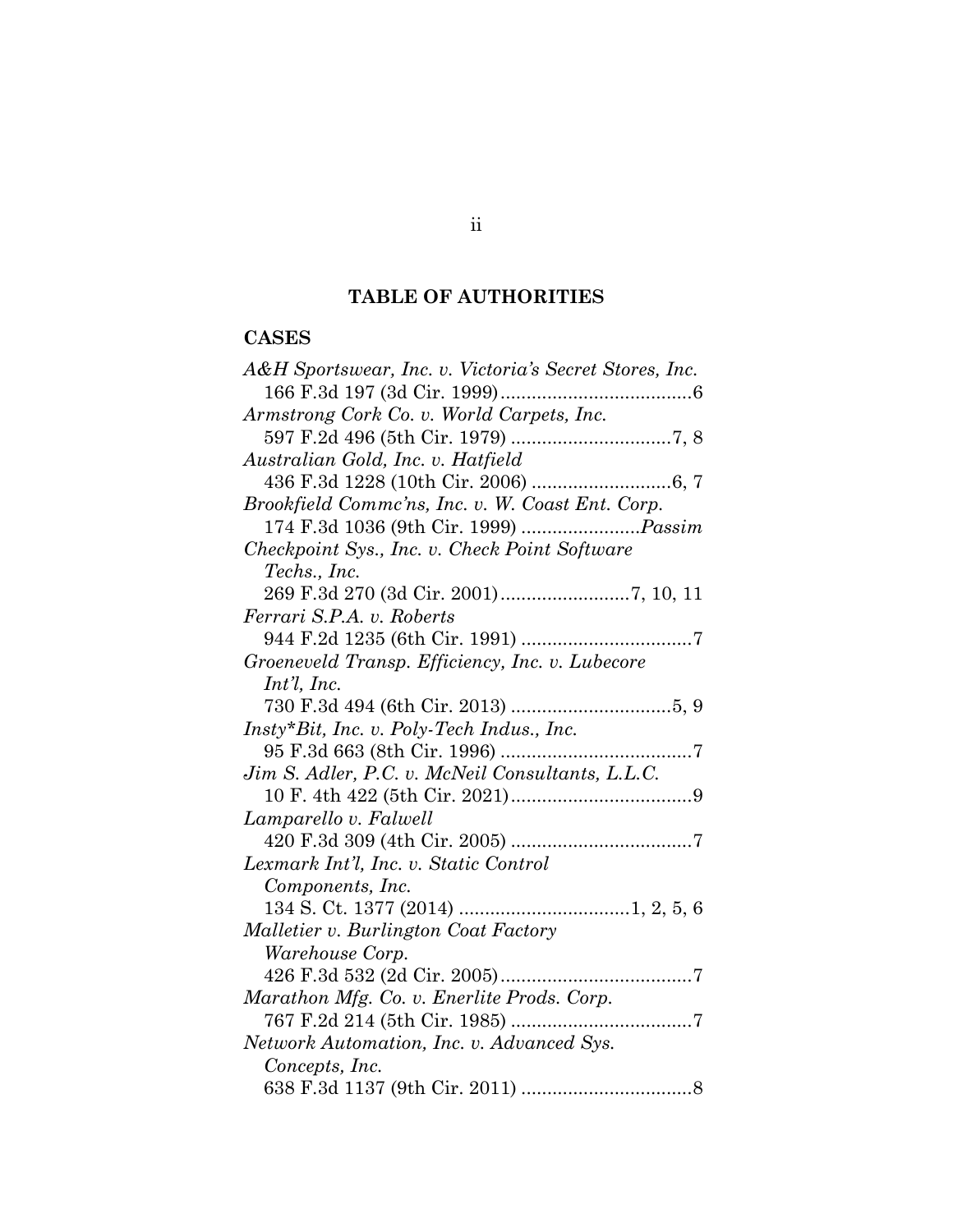# **INTERNET SOURCE**

| Interest Confusion Doctrine. What??? UGH. No.       |  |
|-----------------------------------------------------|--|
|                                                     |  |
| $Why??? - Select Comfort v. Baster, TECHNOLOGY &$   |  |
| <b>MARKETING LAW BLOG</b>                           |  |
| https://blog.ericgoldman.org/archives/2021/05/eight |  |
| h-circuit-embraces-the-initial-interest-confusion-  |  |
| doctrine-what-ugh-no-why-select-comfort-v-          |  |
|                                                     |  |

# **PERIODICALS**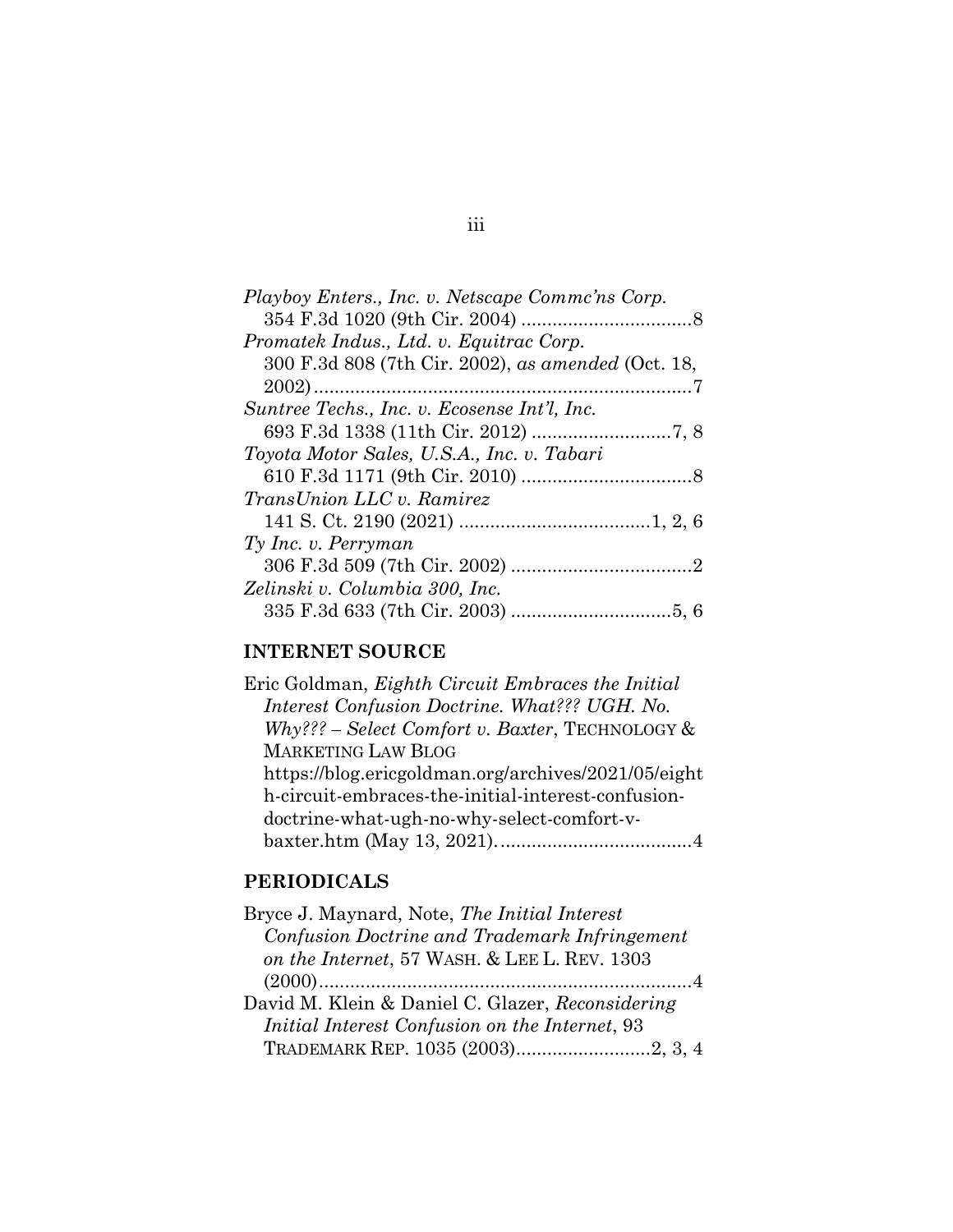| Eric Alan Stone, Catherine Nyarady, <i>Initial-Interest</i> |
|-------------------------------------------------------------|
| Confusion Doctrine at the Supreme Court, NEW                |
| YORK LAW JOURNAL,                                           |
| www.law.com/newyorklawjournal/2021/09/07/initia             |
| l-interest-confusion-doctrine-at-the-supreme-court          |
|                                                             |
| Eric Goldman, Deregulating Relevancy in Internet            |
| <i>Trademark Law</i> , 54 EMORY L.J. 507 (2005)4, 6         |
| Erlend Bakken, Unauthorized Use of Another's                |
| <i>Trademark on the Internet, 2003 UCLA J.L. &amp;</i>      |
|                                                             |
| Jason Allen Cody, Note, <i>Initial Interest Confusion</i> : |
| What Ever Happened to Traditional Likelihood of             |
| Confusion Analysis?, 12 FED. CIR. Bar J. 643                |
|                                                             |
| Jennifer E. Rothman, Initial Interest Confusion:            |
| Standing at the Crossroads of Trademark Law, 27             |
| CARDOZO L. REV. 105 (2005)3, 4, 5                           |
| Lisa M. Sharrock, Realigning the Initial Interest           |
| Confusion Doctrine with the Lanham Act, 25                  |
|                                                             |
| Stacey L. Dogan & Mark A. Lemley, <i>Trademarks and</i>     |
| Consumer Search Costs on the Internet, 41 HOUS. L.          |
|                                                             |

# **STATUTES**

|--|--|--|--|--|--|--|--|

## **TREATISE**

| 4 McCarthy, TRADEMARKS & UNFAIR COMPETITION |  |
|---------------------------------------------|--|
|                                             |  |

### iv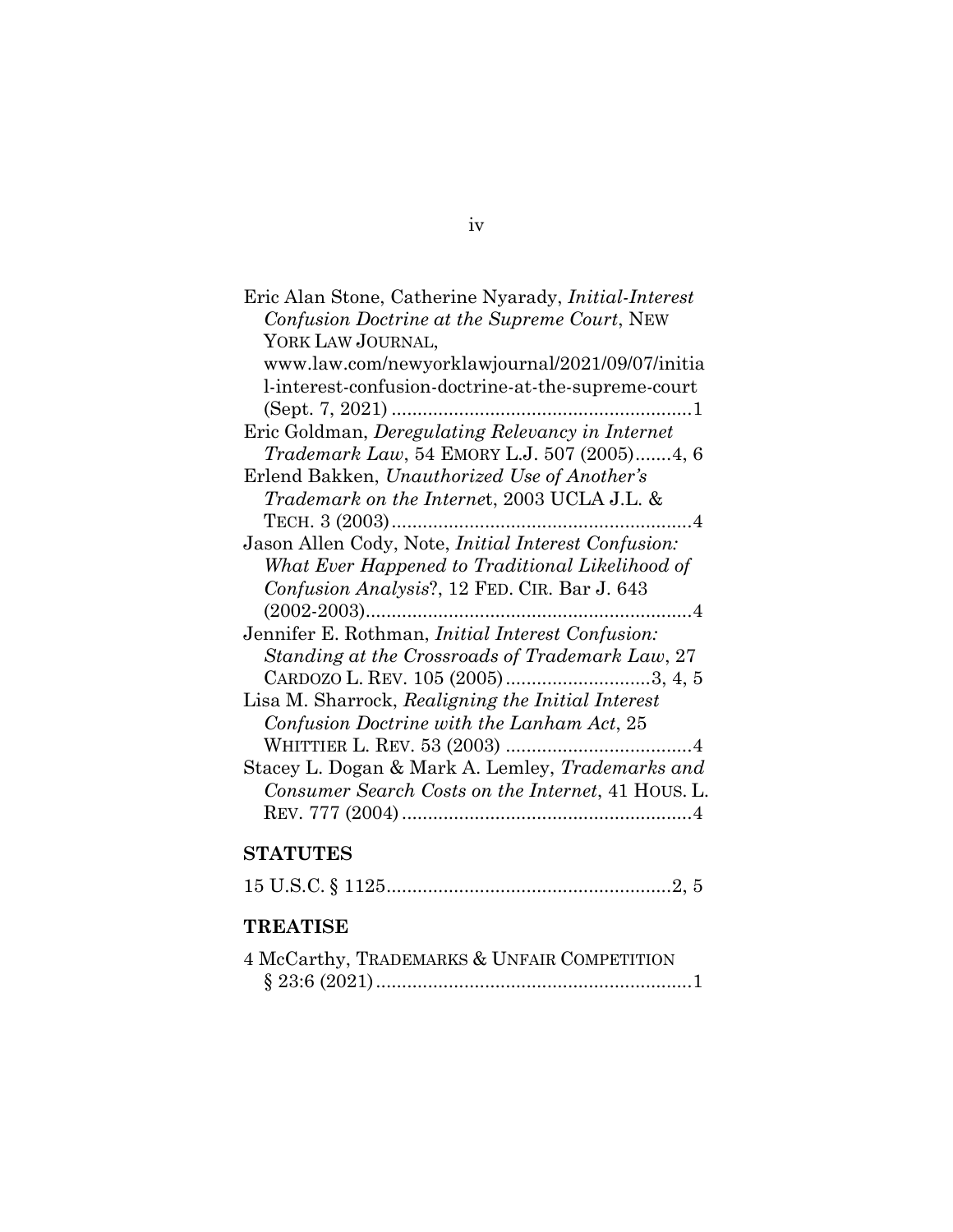Although Select Comfort claims there is no conflict among the circuits, it spends over seven pages explaining why the circuit courts' differences are not really "conflicts." The Second, Third, Fifth, Sixth, Seventh, Eighth, Ninth, Tenth and Federal Circuits permit mark holders to allege infringement based on presale, initial interest confusion. The First, Fourth, and Eleventh Circuits do not. That is a conflict.1

Initial interest confusion, standing alone, should not be enough to establish liability under the Lanham Act; the likelihood of confusion analysis should center on alleged confusion at the time of purchase. Resolving this conflict would be an excellent reason for this Court to accept review, but the policy reasons are even more compelling. The Eighth Circuit has now adopted the Ninth Circuit's *Brookfield* 1999 definition of initial interest confusion as "confusion that creates initial customer interest, even though no actual sale is finally completed as a result of the confusion" and even if there is no confusion when a purchase is actually made. The Eighth Circuit's rule does not reflect the reality of Internet advertising and grants a broad, new remedy to trademark owners based on mere testimony regarding consumers' alleged "confusion" when a search engine displays two or more products using a single Internet search term—and even if the consumer purchases nothing. This represents a dangerous intrusion into this Court's Article III standing principles articulated in

<sup>1</sup> *See, e.g.,* Eric Alan Stone, Catherine Nyarady, *Initial-Interest Confusion Doctrine at the Supreme Court*, NEW YORK LAW JOURNAL, www.law.com/newyorklawjournal/2021/09/07/initialinterest-confusion-doctrine-at-the-supreme-court (Sept. 7, 2021) (noting the "circuit split on this issue") (citing 4 McCarthy, TRADEMARKS & UNFAIR COMPETITION § 23:6 (2021)).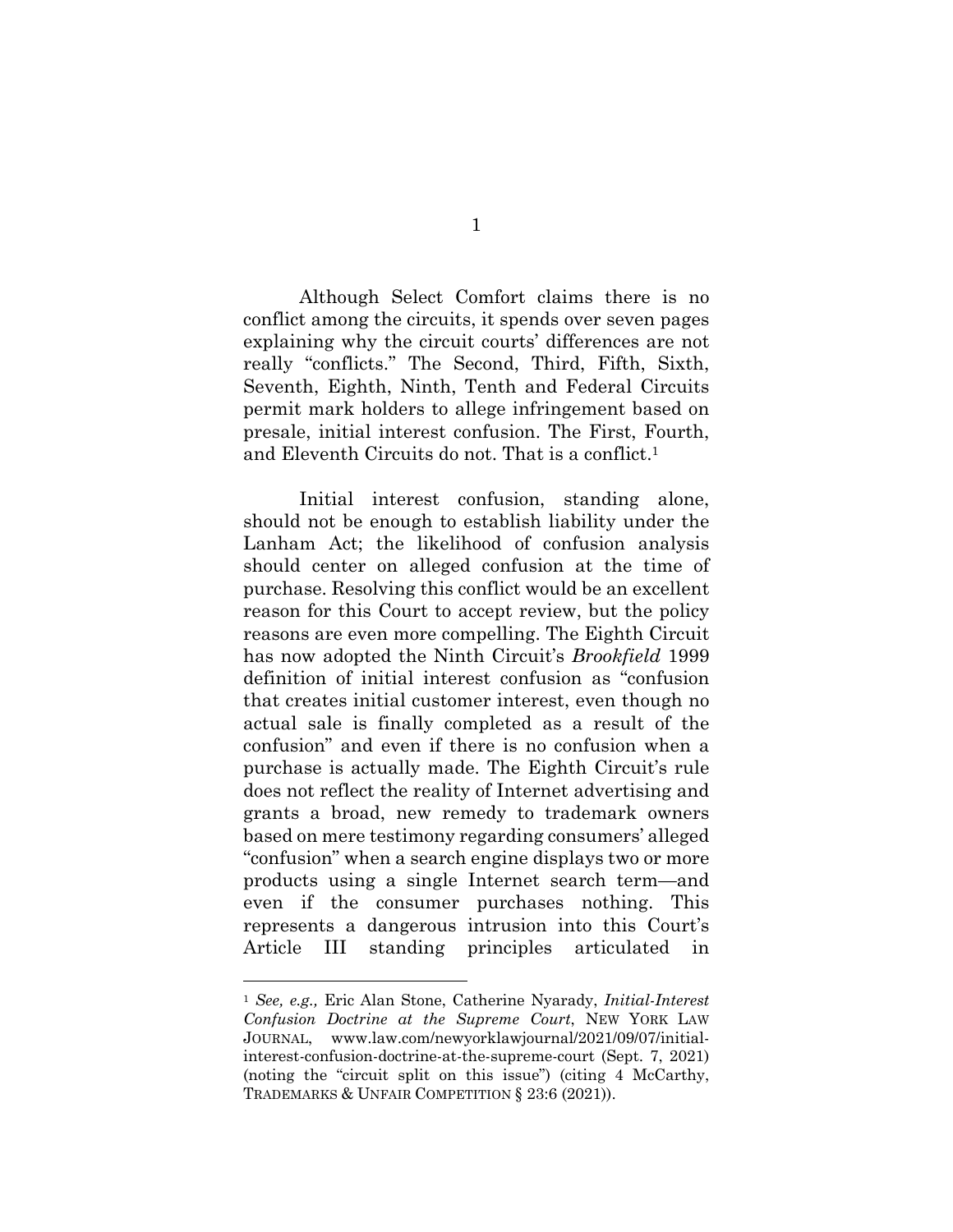*TransUnion LLC v. Ramirez*, 141 S. Ct. 2190 (2021) and *Lexmark Int'l, Inc. v. Static Control Components, Inc.*, 134 S. Ct. 1377 (2014). Not only has the Ninth Circuit moved away from *Brookfield Commc'ns, Inc. v. W. Coast Ent. Corp.*, 174 F.3d 1036 (9th Cir. 1999), the Eighth Circuit's new rule would permit trademark owners to weaponize 15 U.S.C. § 1125 to the detriment of consumers and competition. This should not be the law.

#### **ARGUMENT**

### **I. The policy reasons for review are compelling.**

If this Court leaves the Eighth Circuit's decision undisturbed, then companies like Select Comfort (which expends millions of dollars on advertising and litigation rather than competing on the merits) will be able to silence competitors who can only survive in the market by comparing themselves to well-known brands. It will inhibit businesses from competing with monopolists. This suppression of competition is antithetical to the goals of the Lanham Act.

Trademark law is intended to promote the flow of information in the market and reduce search costs for consumers. *Ty Inc. v. Perryman*, 306 F.3d 509, 510 (7th Cir. 2002) (Posner, J.) ("The fundamental purpose of a trademark is to reduce consumer search costs by providing a concise and unequivocal identifier of a particular source of particular goods."). The initial interest confusion doctrine—which "addresses the unauthorized use of a trademark in a manner that captures consumer attention, even though no sale is ultimately completed as a result of any initial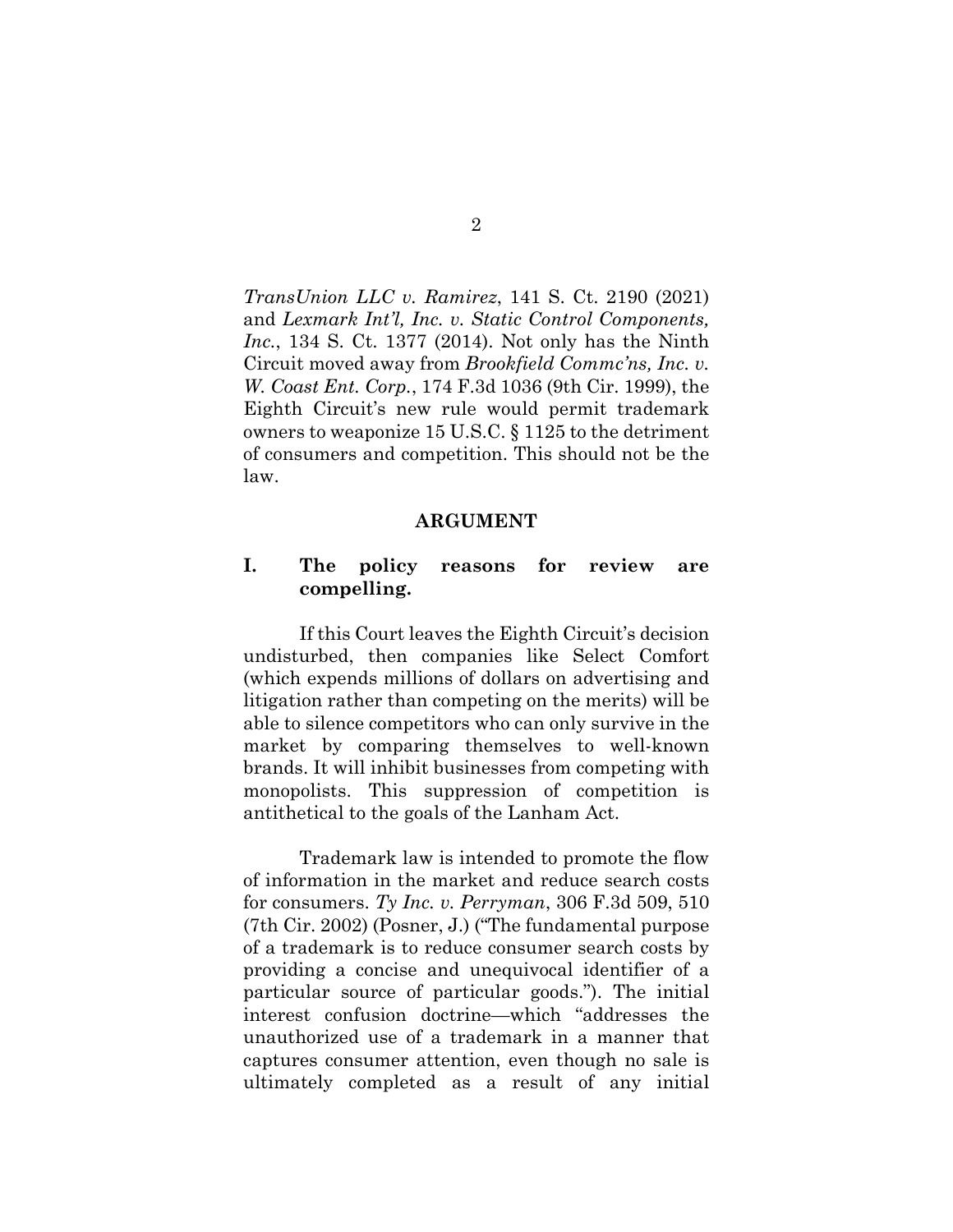confusion"—undermines these goals. David M. Klein & Daniel C. Glazer, *Reconsidering Initial Interest Confusion on the Internet*, 93 TRADEMARK REP. 1035 (2003). It assumes that consumers performing online searches for products or services always know the name of the product they are searching for and that they are uninterested in competitive alternatives. This is unrealistic and makes the Internet less valuable. Professor Jennifer Rothman offers a useful explanation of the absurdity of this position with an example of someone looking "to compare music downloading software and online music stores" who does not "necessarily want Apple's trademarked product, iTunes":

> But for lack of a better term, you put "itunes" in as your search term on Google, an online search engine, hoping to get some choices. You want to find something like iTunes, but not iTunes. Under the logic of a number of recent federal appellate court decisions, however, the only result you should see is Apple's iTunes because only Apple is the trademark holder of the term iTunes.

. . .

[I]t is very difficult to describe an item similar to "iTunes" in an efficient way without using the trademarked term.

Jennifer E. Rothman, *Initial Interest Confusion: Standing at the Crossroads of Trademark Law*, 27 CARDOZO L. REV. 105, at 106, 159 (2005).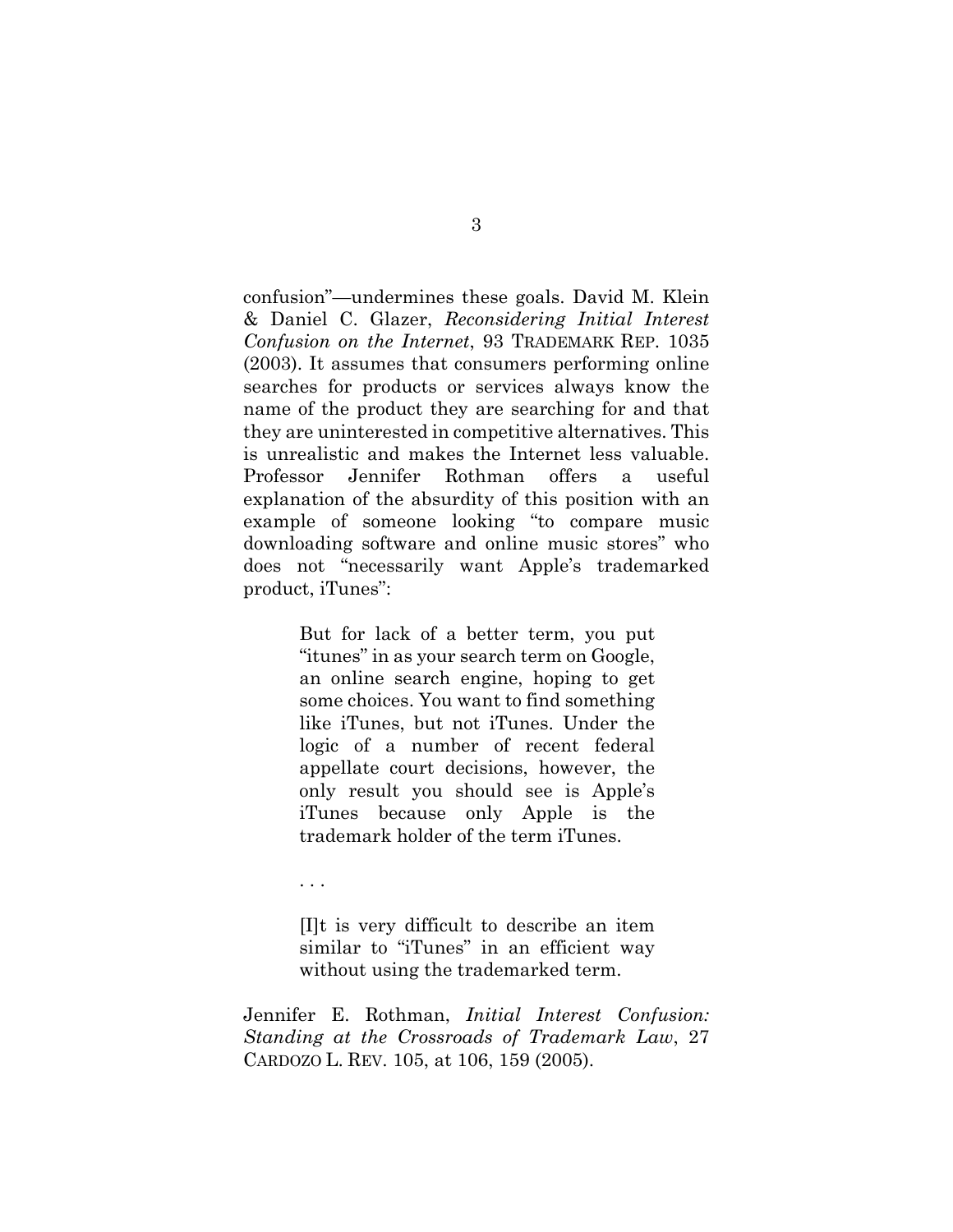Following the adoption of the initial interest confusion doctrine in the early 2000s, many scholars criticized it in the context of Internet advertising. *See, e.g.*, *id.* at 129; Eric Goldman, *Deregulating Relevancy in Internet Trademark Law*, 54 EMORY L.J. 507, 559- 74 (2005) (criticizing in context of online search); Stacey L. Dogan & Mark A. Lemley, *Trademarks and Consumer Search Costs on the Internet*, 41 HOUS. L. REV. 777, 785, 815, 819-23 (2004) (criticizing application online); Klein & Glazer, 93 TRADEMARK REP. at 1064-65 (supporting application of initial interest confusion offline but not online); Lisa M. Sharrock, *Realigning the Initial Interest Confusion Doctrine with the Lanham Act*, 25 WHITTIER L. REV. 53, 73 (2003) (criticizing expansion of initial interest confusion to the Internet and concluding it may be useful if limited to when ultimate purchasing decision is affected); Erlend Bakken, *Unauthorized Use of Another's Trademark on the Interne*t, 2003 UCLA J.L. & TECH. 3 (2003) (criticizing in the Internet context); Bryce J. Maynard, Note, *The Initial Interest Confusion Doctrine and Trademark Infringement on the Internet*, 57 WASH. & LEE L. REV. 1303 (2000) (same); Jason Allen Cody, Note, *Initial Interest Confusion: What Ever Happened to Traditional Likelihood of Confusion Analysis*?, 12 FED. CIR. Bar J. 643 (2002-2003) (same).

But now, the Eighth Circuit has gone much further. It extended the Ninth Circuit's "old-school"2 *Brookfield* 1999 formulation of the doctrine to

<sup>2</sup> *See e.g.,* Eric Goldman, *Eighth Circuit Embraces the Initial Interest Confusion Doctrine. What??? UGH. No. Why??? – Select Comfort v. Baxter*, TECHNOLOGY & MARKETING LAW BLOG https://blog.ericgoldman.org/archives/2021/05/eighth-circuitembraces-the-initial-interest-confusion-doctrine-what-ugh-nowhy-select-comfort-v-baxter.htm (May 13, 2021).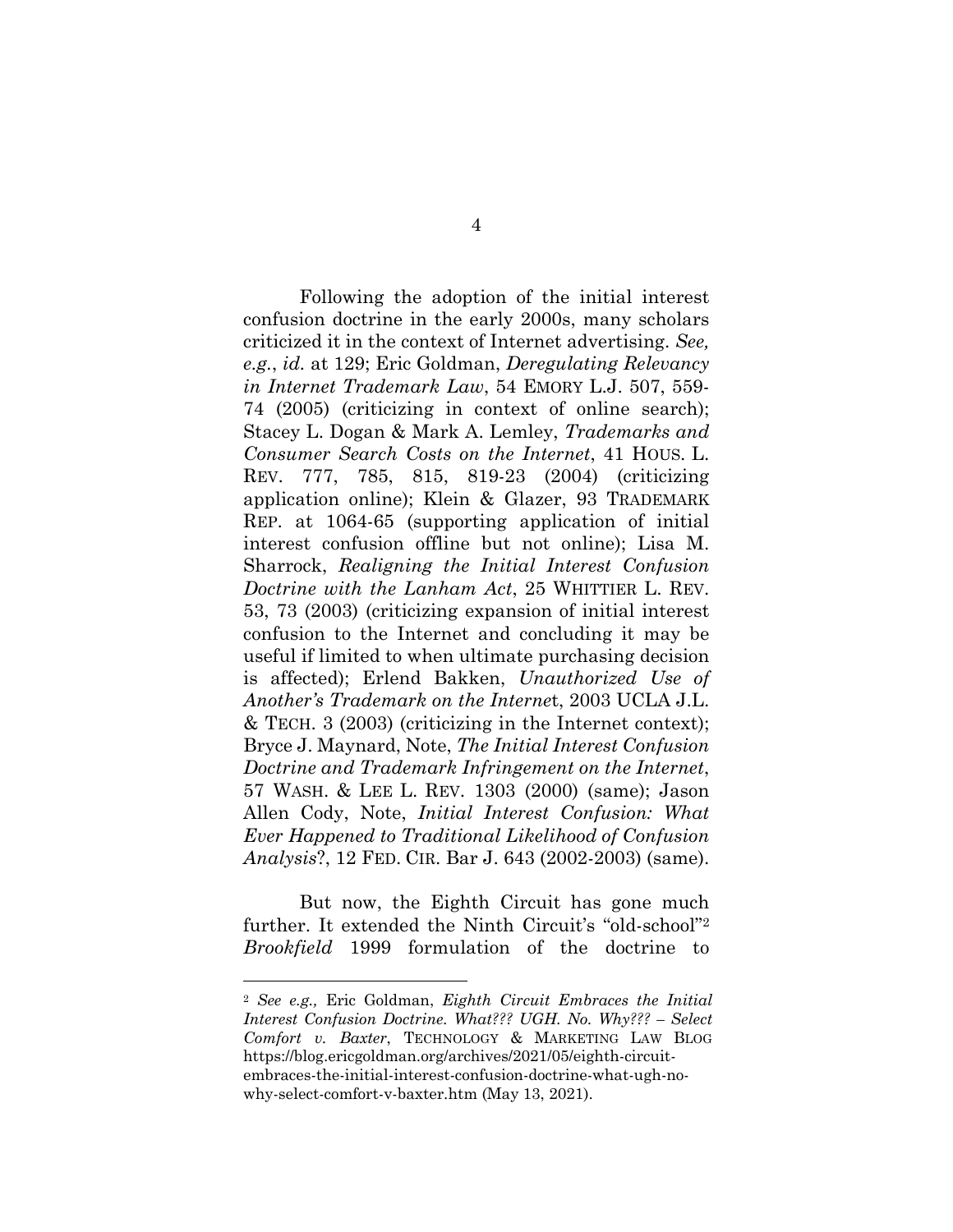situations where a consumer simply uses an Internetsearch term (like "iTunes") to find other competitive products (like Spotify). This formulation will deter differentiated advertising, i.e., competition, a preeminent goal of trademark protection. *See Groeneveld Transp. Efficiency, Inc. v. Lubecore Int'l, Inc.*, 730 F.3d 494, 500 (6th Cir. 2013) ("[T]rademark law is designed to promote brand recognition, not to insulate product manufacturers from lawful competition."). Indeed, "trademark law was never meant to give monopoly rights over the use of marks to trademark holders, especially at the expense of the greater public good." Rothman, 27 CARDOZO L. REV. at 108. Nonetheless, "[t]he initial interest confusion doctrine undermines the free market system under a misguided notion that competition in and of itself is unfair." *Id*.

### **II. The Eighth Circuit's decision contradicts this Court's precedent requiring concrete and particularized injury.**

Overzealous application of the initial interest confusion doctrine subverts this Court's requirement that plaintiffs show concrete harm. This Court requires that a plaintiff under  $\S 1125(a)$  "must have suffered or be imminently threatened with a concrete and particularized 'injury in fact' that is fairly traceable to the challenged action of the defendant" such as "economic or reputational injury flowing directly from the deception wrought by the defendant's advertising; and that that occurs when deception of consumers causes them to withhold trade from the plaintiff." *Lexmark Int'l, Inc. v. Static Control Components, Inc.*, 134 S. Ct. 1377, 1386, 1391 (2014) (requiring injury-in-fact and proximate cause); *see also*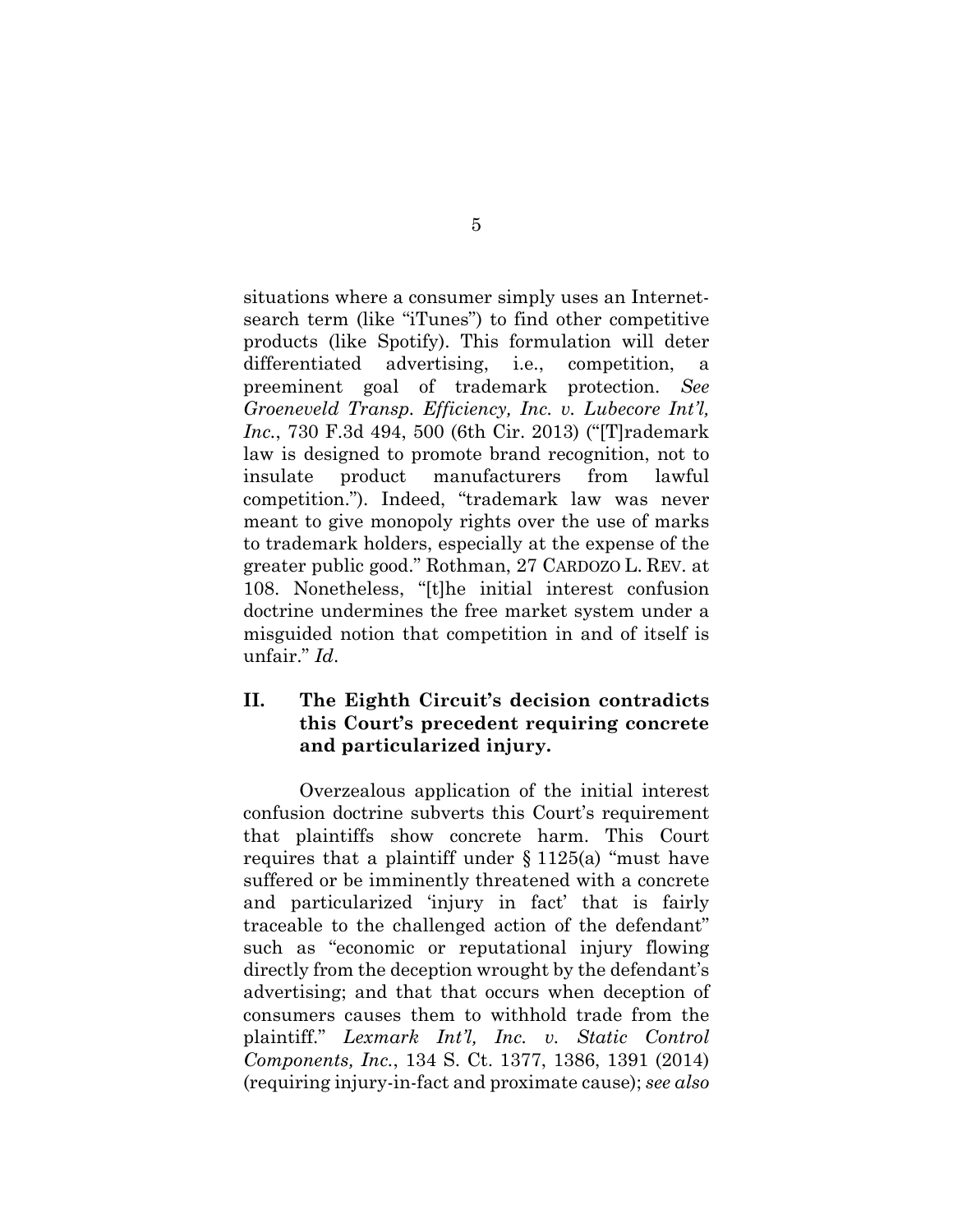*Zelinski v. Columbia 300, Inc.*, 335 F.3d 633, 639 (7th Cir. 2003) ("must show that the violation caused actual confusion among his customers and, as a result, he suffered actual injury.") (citation omitted); *A&H Sportswear, Inc. v. Victoria's Secret Stores, Inc.*, 166 F.3d 197, 209 (3d Cir. 1999) (declining to award damages or royalty when court held plaintiffs did not offer evidence of lost profits or pecuniary harm caused by defendants' conduct).

The Eighth Circuit's expansive application of the initial interest confusion doctrine to the Internet bypasses the injury and causation requirements. Instead, it permits a plaintiff to recover for speculative or, at best, fleeting confusion that is not measurable by, or traceable to, any actual injury. The doctrine has been overextended to "deplete the social discourse of valuable content," and trademark plaintiffs have used it as a "content regulation tool to shut down websites that the trademark owner does not like," Goldman, 54 EMORY L.J. at 554 (collecting cases). A transient click of the "back" button of a browser, or alleged confusion that is immediately clarified on the website that follows a link, is not concrete harm that withstands this Court's standards under *TransUnion* and *Lexmark*.

### **III. Select Comfort cannot evade the circuit split.**

In its tortured denial of the circuit-court split, Select Comfort fails to address that First, Fourth, and Eleventh Circuits do not permit mark holders to allege infringement based on presale, initial interest confusion. In fact, Select Comfort's cited case law *emphasizes* the circuit split. *Compare, e.g., Australian*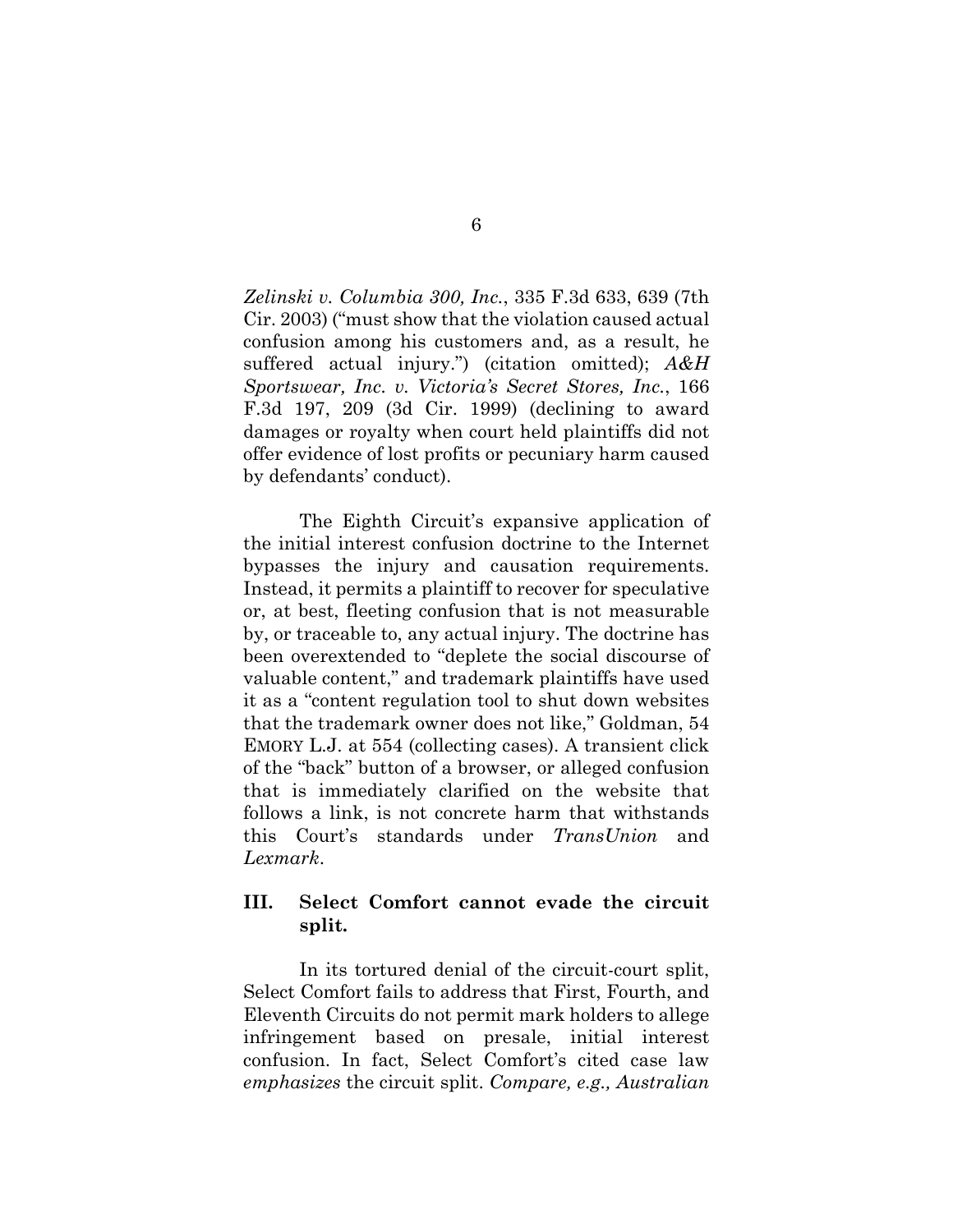*Gold, Inc. v. Hatfield*, 436 F.3d 1228, 1238-39 (10th Cir. 2006) (Resp. Br. at 11) (applying the doctrine even when consumers "realize that the product is not the one originally sought" and where no sale occurs); *Malletier v. Burlington Coat Factory Warehouse Corp.*, 426 F.3d 532, 537 n.2 (2d Cir. 2005) (Resp. Br. at 11) (distinguishing initial interest confusion from point-ofsale and post-sale confusion); *Promatek Indus., Ltd. v. Equitrac Corp.*, 300 F.3d 808, 812 (7th Cir. 2002), *as amended* (Oct. 18, 2002) (Resp. Br. at 12) (applying the doctrine "even if the customer realizes the true source of the goods before the sale is consummated"); *Checkpoint Sys., Inc. v. Check Point Software Techs., Inc.*, 269 F.3d 270, 294 (3d Cir. 2001) (Resp. Br. at 12) (adopting presale initial confusion doctrine); *Insty\*Bit, Inc. v. Poly-Tech Indus., Inc.*, 95 F.3d 663, 672 (8th Cir. 1996) (Resp. Br. at 10) (allowing infringement claim based on confusion even of observers of a product in use by a direct purchaser); *Ferrari S.P.A. v. Roberts*, 944 F.2d 1235, 1245 (6th Cir. 1991) (Resp. Br. at 10) (not requiring point-of-sale confusion); *Marathon Mfg. Co. v. Enerlite Prods. Corp.*, 767 F.2d 214, 221 (5th Cir. 1985) (Resp. Br. at 11) (same); *with, e.g., Lamparello v. Falwell*, 420 F.3d 309, 316 (4th Cir. 2005) ("we have never adopted the initial interest confusion theory; rather, we have followed a very different mode of analysis, requiring courts to determine whether a likelihood of confusion exists by "examin[ing] the allegedly infringing use *in the context in which it is seen by the ordinary consumer*.") (emphasis original to *Lamparello*) (citation omitted).

Select Comfort further fails to recognize that the courts adopting initial interest confusion rely on law adopted over a decade before the Internet was visible to the general public. (*E.g.*, Resp. Br. at 14-15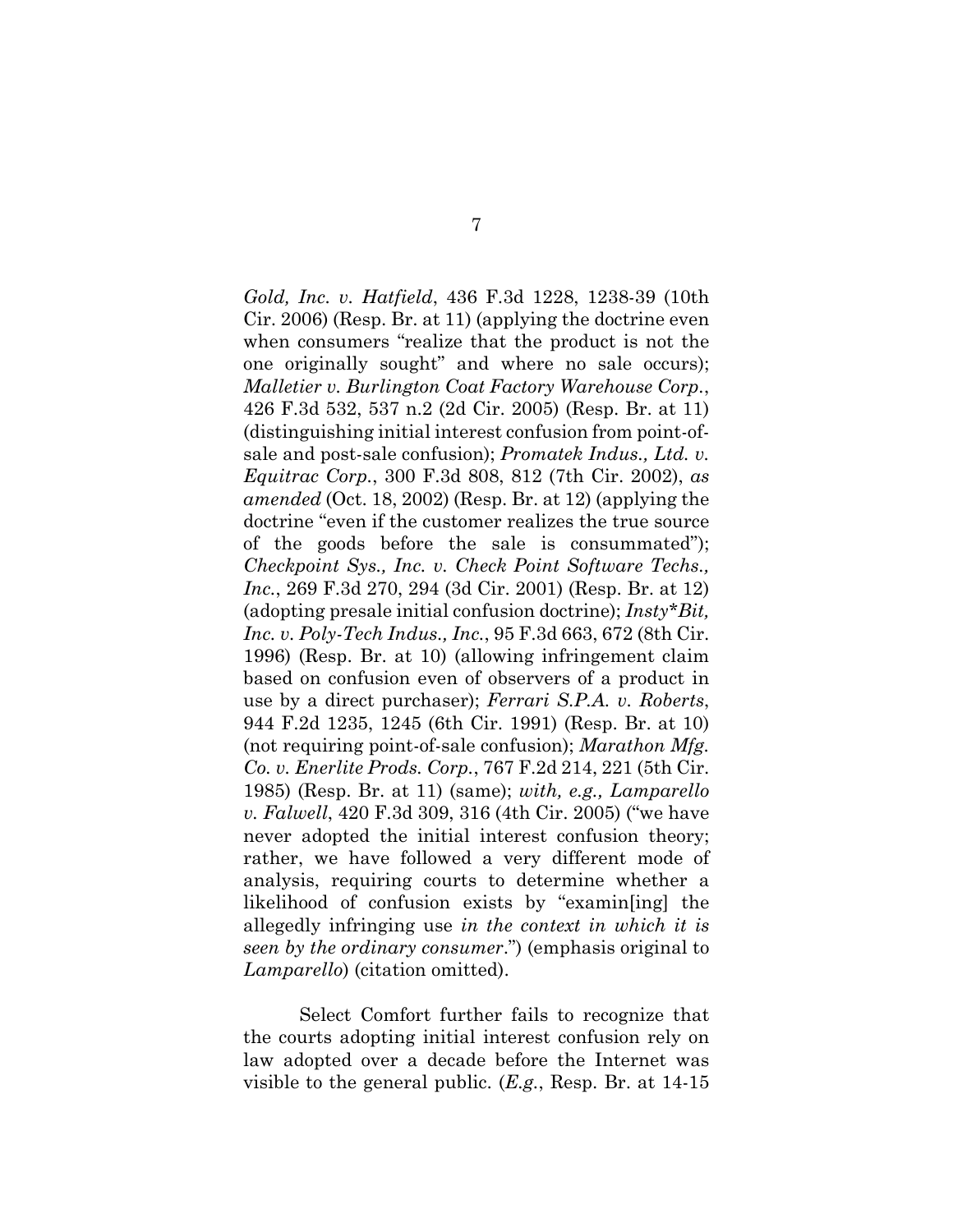(arguing that the Eleventh Circuit should both be understood to have adopted the doctrine based on a *1979* decision out of the Fifth Circuit from before the "creation of the Eleventh Circuit" *in 1981 and* that the Eleventh Circuit "declined to address the doctrine under the particular factual circumstances before it") (citing *Armstrong Cork Co. v. World Carpets, Inc.*, 597 F.2d 496, 501 n.5 (5th Cir. 1979); *Suntree Techs., Inc. v. Ecosense Int'l, Inc.*, 693 F.3d 1338, 1347 (11th Cir. 2012)).)

Even the circuits that have adopted the doctrine have narrowed it over time. For example, Select Comfort cites *Playboy Enters., Inc. v. Netscape Commc'ns Corp.*, 354 F.3d 1020, 1025 (9th Cir. 2004) (*see* Resp. Br. at 11-12) yet fails to note that later, in *Toyota Motor Sales, U.S.A., Inc. v. Tabari*, 610 F.3d 1171, 1180 (9th Cir. 2010), the Ninth Circuit balanced the doctrine against the importance of nominative fair use in preventing the type of abuse of the Lanham Act that the Eighth Circuit's decision threatens. *See id.* at 1179 (noting that nominative fair use of a mark in domain names "does not actively suggest sponsorship or endorsement" and "the worst that can happen is that some consumers may arrive at a site uncertain as to what they will find" but "reasonable, prudent and experienced internet consumers are accustomed to such exploration by trial and error"). *See also Network Automation, Inc. v. Advanced Sys. Concepts, Inc.*, 638 F.3d 1137, 1148 (9th Cir. 2011) ("[I]t would be wrong to expand the initial interest confusion theory of infringement beyond the realm of the misleading and deceptive to the context of legitimate comparative and contextual advertising.").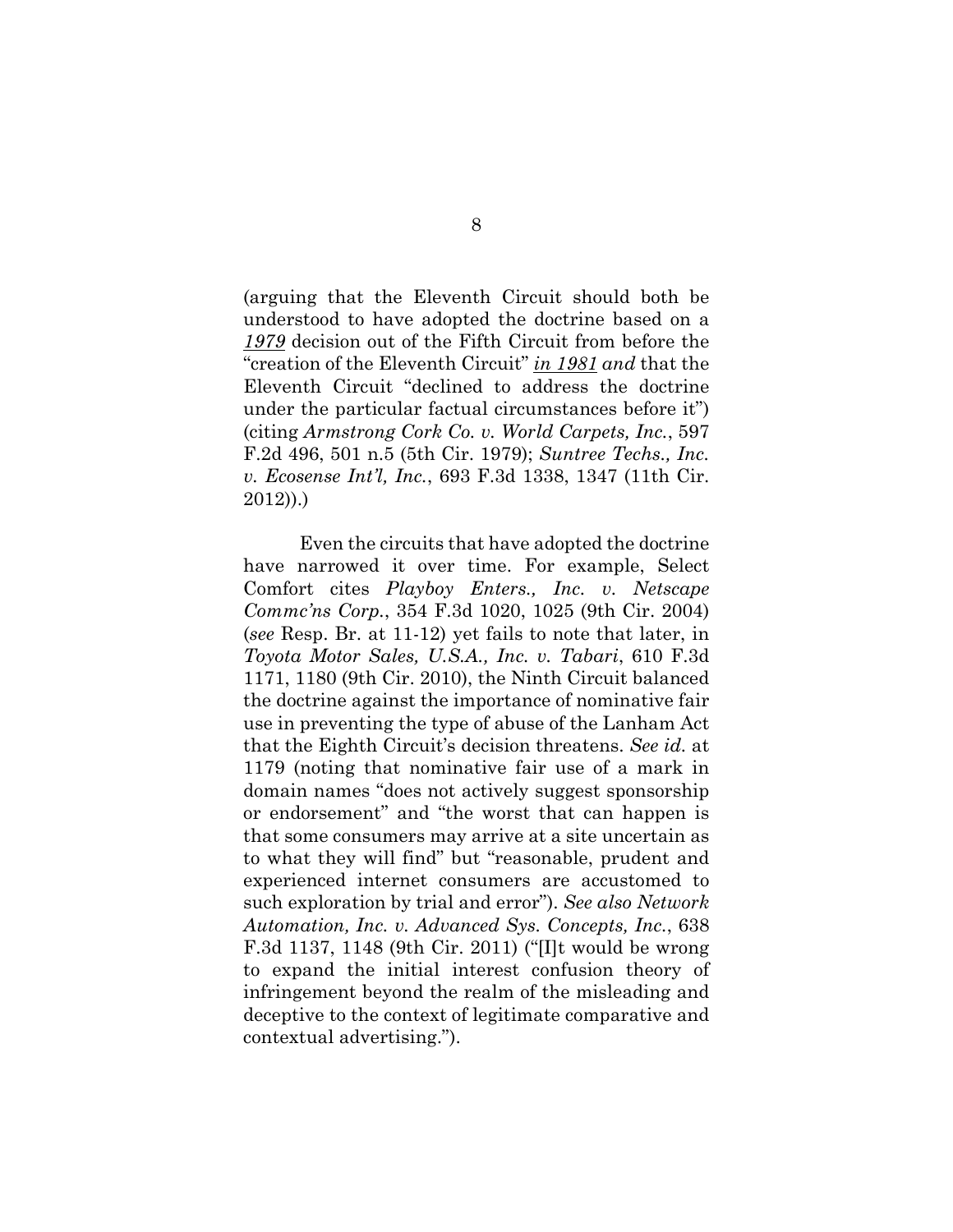The more recent cases cited by Select Comfort are from the same circuits already addressed as part of the circuit split, yet as with the Ninth Circuit's backtracking on *Brookfield*, so too have the Fifth and Sixth Circuits emphasized that more is required than simple "initial interest" or "distraction" in the Internet context. (*E.g.*, Resp. Br. at 11 (citing *Jim S. Adler, P.C. v. McNeil Consultants, L.L.C.*, 10 F. 4th 422, 427 (5th Cir. Aug. 10, 2021)) ("in the context of Internet searches and search-engine advertising in particular, the critical issue is whether there is consumer confusion. Distraction is insufficient."); Resp. Br. at 11 (citing *Groeneveld Transp. Efficiency,* 730 F.3d at 518) (plaintiff did not explain "why, assuming that such initial confusion were to take place, it would not be instantly dissipated without any harm. Simply invoking the term 'initial-interest confusion' does not state a viable claim, let alone create a triable issue of fact").)

Rather than acknowledge the problems with the Eighth Circuit's rule, Select Comfort protests that Petitioners' citations are inapplicable because the record is replete with evidence of "actual confusion." (*E.g.,* Resp. Br. at 4, 17, 18, 25.) Select Comfort's arguments are belied by the record in at least three ways.

*First*, if Select Comfort truly proved that actual confusion "exist[ed] *all of the way through* the sales process" (Resp. Br. at 18 (emphasis added)), then the jury would have found Petitioners liable for trademark infringement. The jury returned a verdict for Petitioners.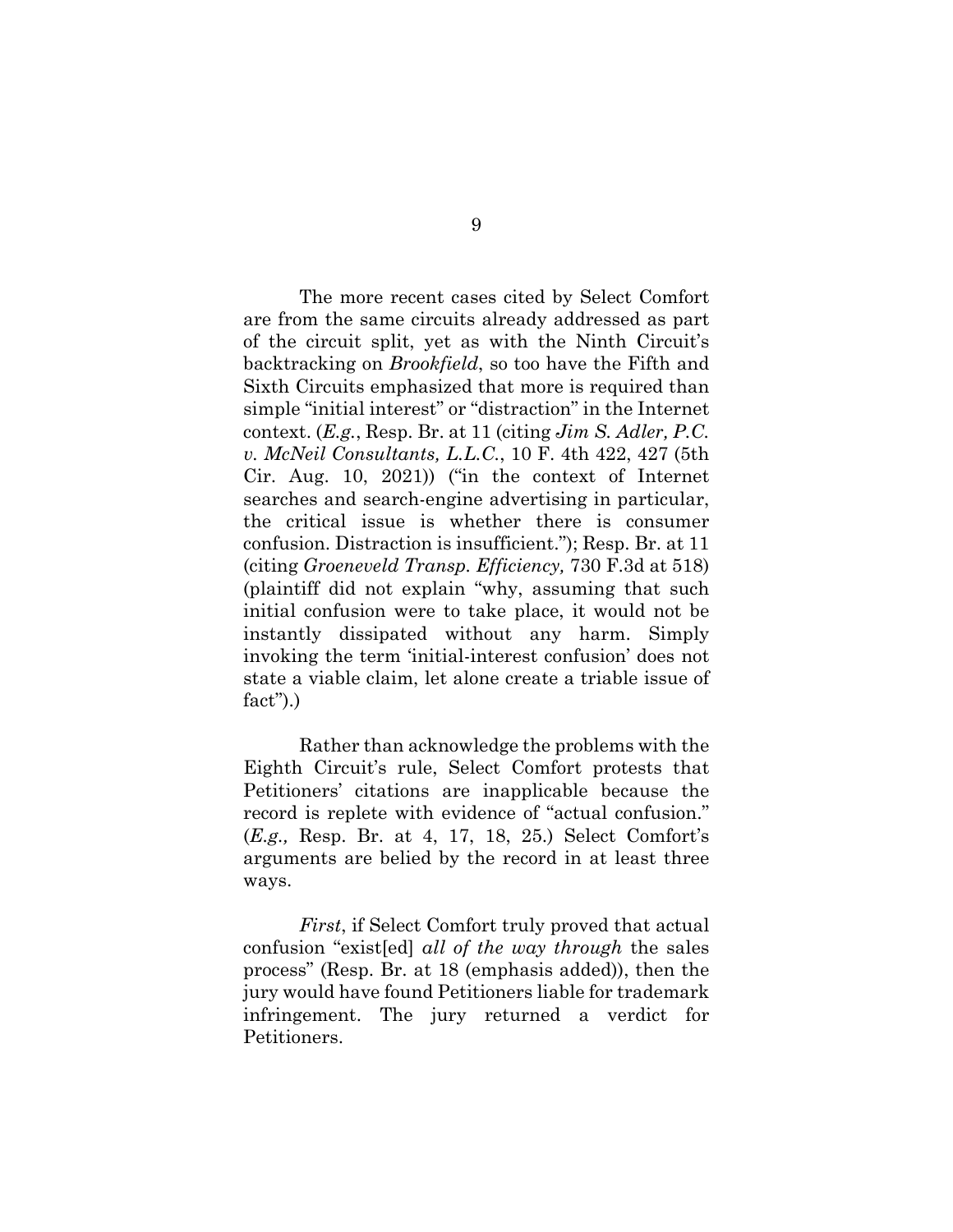*Second*, Select Comfort admits that the district court's ruling on initial interest confusion did not prevent it from introducing *any* evidence at trial. Further, the district court noted "that it did not hold that initial interest confusion was irrelevant to the issue of whether there was a likelihood of confusion (or that the jury could not consider evidence of such confusion), but only that such confusion alone would not result in liability." (Pet.App. A-91.) The district court stated:

> The Court did not preclude Select Comfort from offering evidence of confusion at any stage of interest up to the point of sale and arguing that any early confusion persisted. As explained above, the Court ruled that initial interest confusion, in this case, was not enough *alone* to prevail. Select Comfort was free to, and indeed did, argue that confusion at an earlier point of the process was relevant to whether consumers were likely to be confused at the time of purchase. Moreover, the record contains testimony at trial discussing different "points-of-sale," including Defendants' call centers and website.

#### (Pet.App. A-94-95 (emphasis in original).)

*Third*, Select Comfort focuses its argument on cases involving "bait and switch" schemes. (*E.g.*, Resp. Br. at i.) Its focus appears driven by a passing comment from the Eighth Circuit. (Pet.App. A-10 (noting one circuit equated the doctrine to bait and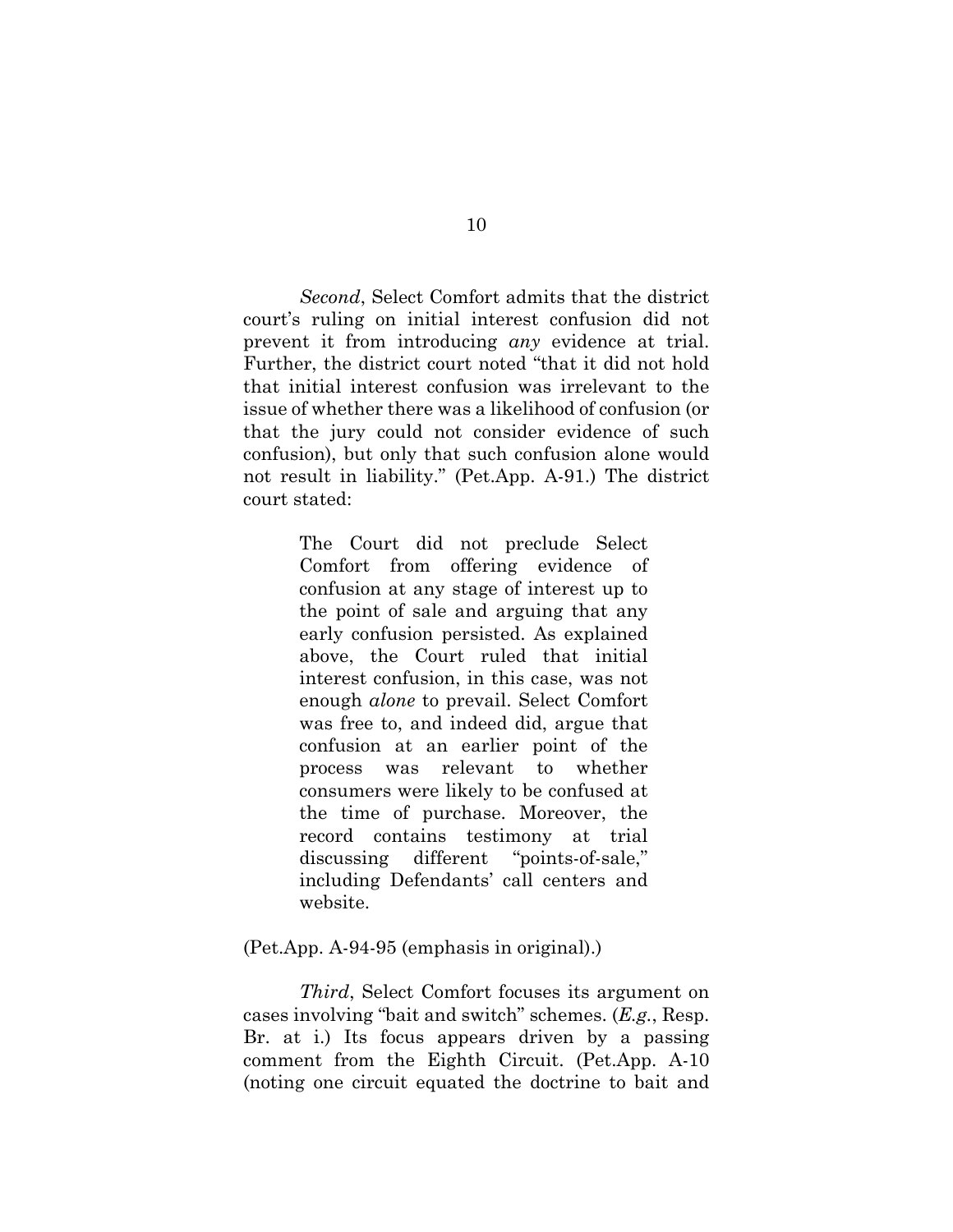switch) citing *Checkpoint Sys.*, 269 F.3d at 294.) Conversely, the jury's verdict, which was reached based on the evidence proffered by Select Comfort of alleged confusion at any time—not just point of sale was that Personal Comfort beds are not advertised using a "bait and switch scheme." The record is replete with examples of Personal Comfort instead *directly comparing itself* to Select Comfort; the district court noted the numerous occasions on which Personal Comfort compared itself to Select Comfort. (*See, e.g.*, Pet.App. A-44 (clicking "on a Personal Comfort ad link" takes consumers "to Personal Comfort's website, on which Personal Comfort compares its products to Sleep Number products."); Pet.App. A-45–46 ("Personal Comfort's logo is displayed at the top of the page, beneath which smaller text reads 'Compare Us to Sleep Number Bed®.'…Below that, it says 'PREFERRED OVER SLEEP NUMBER® BED.'…On the menu on the left side of the page under the bold 'Compare' heading, it reads 'vs. Sleep Number's®.' …There is another bold heading that reads "The Sleep Number® Bed versus Personal Comfort® Bed Comparison." … And lower on the page …there is another link to "Compare to Sleep Number®," and the following: "We invite you to do your homework and check out the competition."… At the very bottom of the webpage, the following disclaimer appears: No affiliation exists between Personal Comfort® or Sleep Number Bed®. No product belonging to Select Comfort® or Sleep Number Bed® is sold on this site and any reference is for comparison purposes only. Select Comfort® and Sleep Number Bed® are registered trademarks of Select Comfort® Corporation you can visit them at www.sleepnumberbed.com.").) Indeed, the jury concluded that Personal Comfort's advertisements that its products were "preferred over